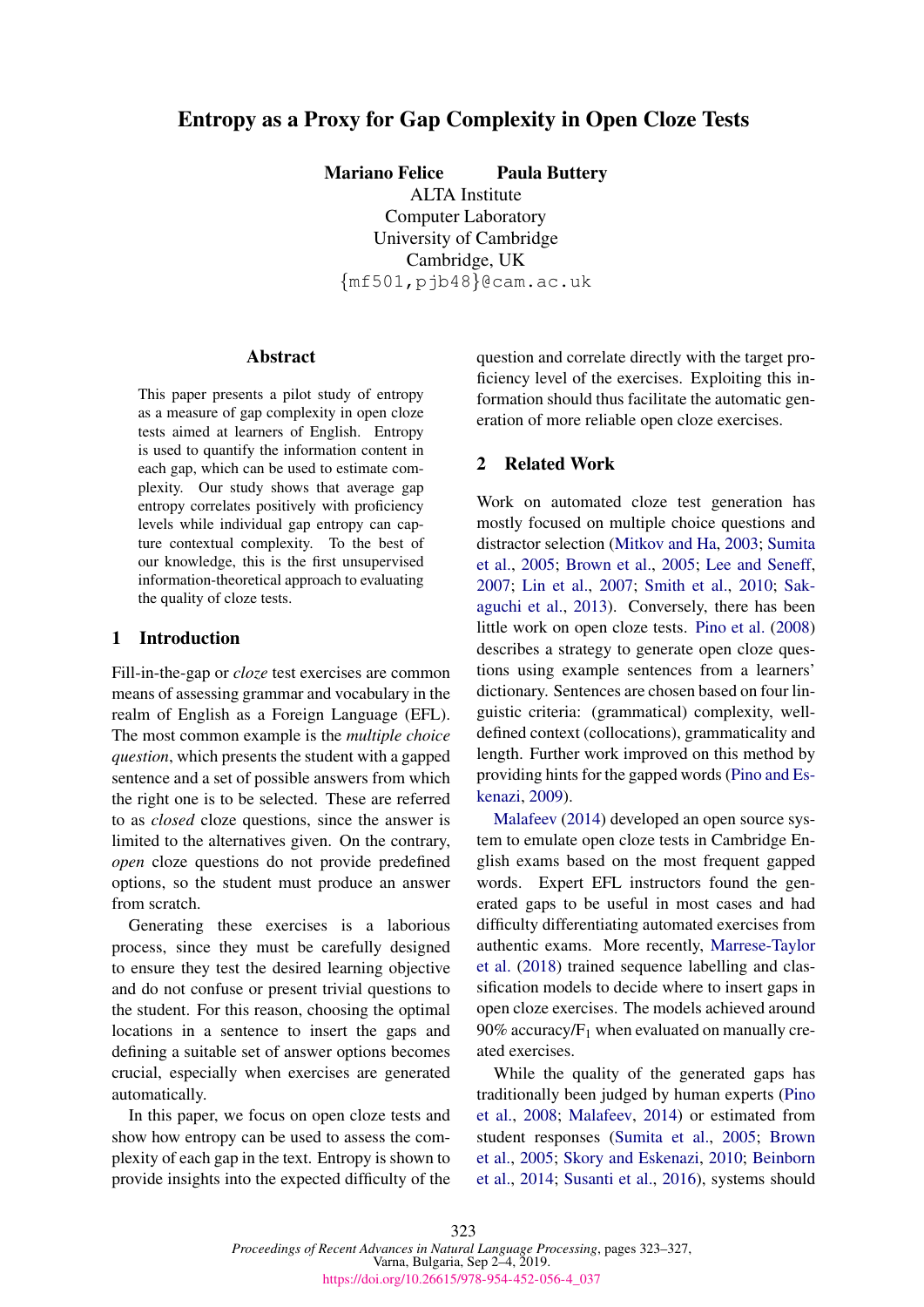ideally predict the quality of the gaps during the generation process. In this regard, [Skory and Es](#page-4-10)[kenazi](#page-4-10) [\(2010\)](#page-4-10) observe that Shannon's information theory [\(Shannon,](#page-4-12) [1948\)](#page-4-12) could be used to estimate the reading difficulty of answers to a gap based on their probability of occurrence. Thus, for the sentence "She drives a nice \_\_\_\_\_", the word "car" would be the most likely answer (lowest readability level) while words such as "taxi", "tank" and "ambulance" would be at increasingly higher levels.

Research on predicting the difficulty of cloze tests is also directly relevant to this work. [Bein](#page-3-1)[born et al.](#page-3-1) [\(2014\)](#page-3-1) built models to predict the difficulty of C-tests (i.e. gaps with half of the required word removed) at the gap and test level and later extended their approach to cover closed cloze tests [\(Beinborn et al.,](#page-3-2) [2015;](#page-3-2) [Beinborn,](#page-3-3) [2016\)](#page-3-3). More recently, [Pandarova et al.](#page-4-13) [\(2019\)](#page-4-13) presented a difficulty prediction model for cued gap-fill exercises aimed at practising English verb tenses while [Lee](#page-4-14) [et al.](#page-4-14) [\(2019\)](#page-4-14) investigated how difficulty predictions could be manipulated to adapt tests to a target proficiency level. Unlike our work, however, all these approaches are supervised and not applied to open cloze tests.

## 3 Entropy

In this paper, we build on the assumption that the complexity of a gap is correlated to the number of possible answers determined by the surrounding context and the likelihood of each answer. As noted by [Pino et al.](#page-4-6) [\(2008\)](#page-4-6), high-quality open cloze questions should sufficiently narrow the context of each gap in order to avoid multiple valid answers, which would make the exercise too broad in scope and therefore ineffective. We thus assume that gaps with more restricted context eliciting very specific answers should be more useful than broad gaps with very general answers, so the less "branching" that a gap allows, the better.

This property can be modelled by *entropy*, which quantifies the amount of information conveyed by an event. Intuitively, entropy can be considered a measure of disorder, uncertainty or surprise. If the probability of an event is very high, entropy will be low (i.e. there is less surprise about what will happen) while events with low probabilities will lead to higher entropy. Shannon's entropy, a common formulation to measure the number of bytes needed to encode information, is shown in [Equation 1,](#page-1-0) where  $P(x_i)$  stands for the probability of event  $x_i$ , i.e. the probability that each word in the vocabulary occurs in the evaluated context.

<span id="page-1-0"></span>
$$
H(X) = -\sum_{i=1}^{n} P(x_i) \log_2 P(x_i)
$$
 (1)

In this work, we use entropy to assign a score to each gap based on the number of valid words that could fill in the slot given the surrounding context. As a result, gaps with many possible answers will yield higher entropy than those with fewer answers.

#### 4 Experiments

We followed [Malafeev'](#page-4-8)s [\(2014\)](#page-4-8) approach and used open cloze tests from Cambridge English examinations as our gold standard data, since they are manually created by experts in the field of EFL testing. We collected the sample open cloze tests for KET, FCE, CAE and CPE exams that are fea-tured in their respective online handbooks<sup>[1](#page-1-1)</sup> (one per exam together with their answers). These exams correspond respectively to levels A2, B2, C1 and C2 in the Common European Framework of Reference for Languages (CEFR). An open cloze test is not included in the PET (B1) exam, which is why it has not been included in our experiments.

For each exam, we restored the original text by using the answers provided (using the first alternative if there were many) and created 10 different variations of the open cloze tests by inserting gaps randomly throughout the text. We created the same number of gaps as in the original tests.

For each original and automatically generated test, we compute entropy per gap using a 5-gram language model trained on the 1 Billion Word WMT [2](#page-1-2)011 News Crawl corpus<sup>2</sup> using KenLM [\(Heafield,](#page-4-15) [2011\)](#page-4-15). We use the language model bidirectionally, taking 3 words to the left and right of each gap to predict the probability of the next and previous words respectively. Since we obtain a probability for all the words in our vocabulary  $(> 82, 200$  words) given the left and right context individually, we multiply the probabilities for each word to get a unified "bidirectional" probability (see [Figure 1\)](#page-2-0). Given that this can lead to infinitesimal probabilities that can affect computa-

<span id="page-1-1"></span><sup>1</sup>[https://www.cambridgeenglish.org/](https://www.cambridgeenglish.org/exams-and-tests/) [exams-and-tests/](https://www.cambridgeenglish.org/exams-and-tests/)

<span id="page-1-2"></span><sup>2</sup><https://www.statmt.org/lm-benchmark/>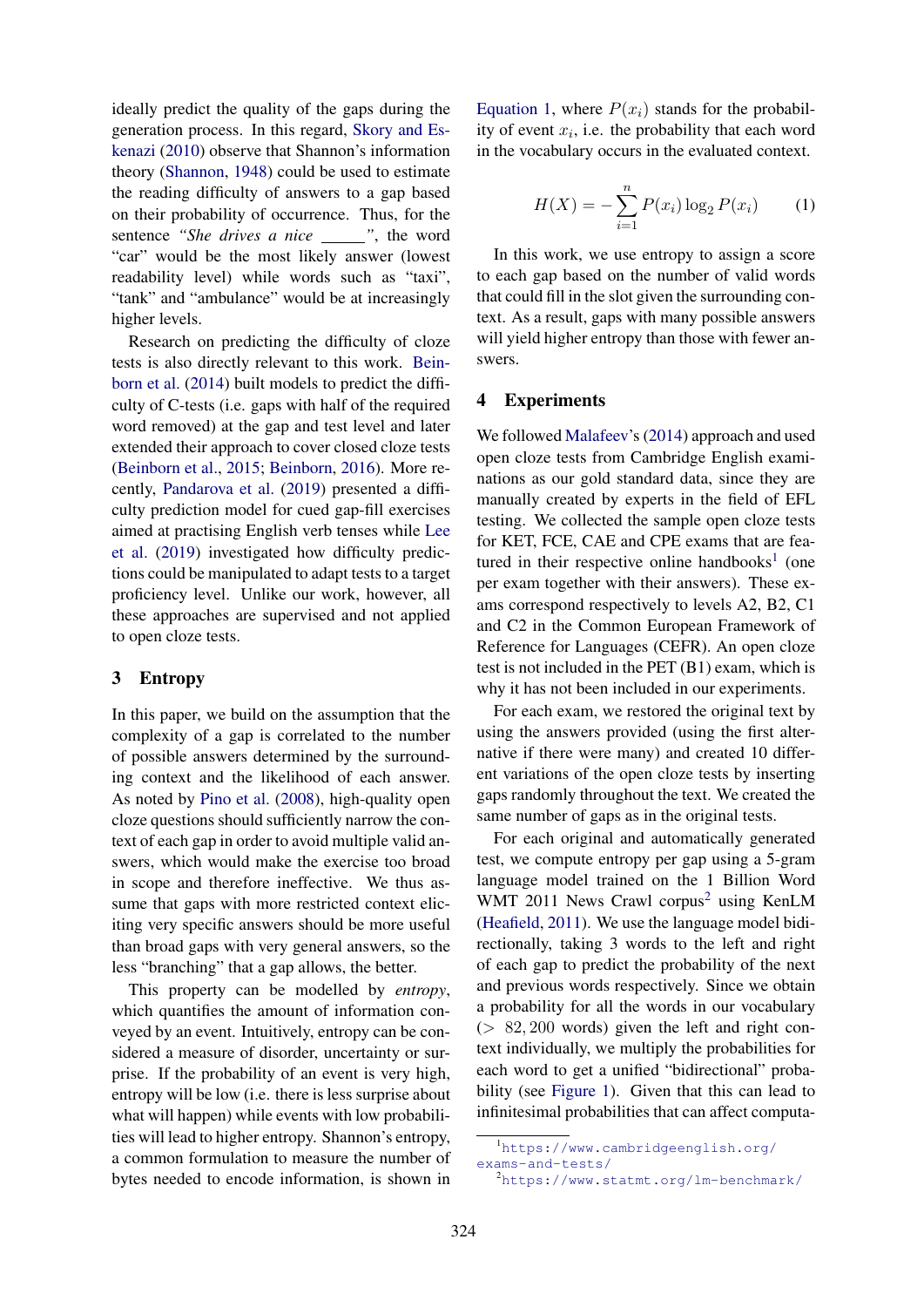<span id="page-2-0"></span>*Electronics firms, for example, expect to have only six months after they have introduced a new product before a rival company produces a efficient or cheaper alternative*.

| wide    | more | more   |  |
|---------|------|--------|--|
| variety | very | energy |  |
| lot     | less | is     |  |
| quarter | is   | as     |  |
| line    | and  | less   |  |
|         |      |        |  |
|         |      |        |  |

Figure 1: An example calculation of candidate answers for a gap using the left and right context (in red). Candidate words are ranked from the most to the least probable.

tion, we use only the top 100 most probable words when computing entropy for each gap.

#### 4.1 Results

[Table 1](#page-2-1) shows information about our gold standard tests, including CEFR levels, number of gaps and average gap entropy. The average gap entropy correlates positively with CEFR levels, suggesting that entropy increases with proficiency levels.

We then computed the average gap entropy for each of the 10 automatically generated tests per exam and compared them to the gold standard. Results are shown in [Table 2.](#page-3-4)

Unlike the handcrafted gold standard, the automatically generated tests were produced randomly by a machine with no knowledge of test design so we would expect automatic gaps to be often inserted in inconvenient locations within the text, yielding lower quality tests. This hypothesis is verified by looking at the average gap entropy for the automatic tests, which is much higher than for the gold standard in the majority of cases (77.5%). This supports our intuition that entropy can be used to discriminate between good and bad gaps and, consequently, between good and bad tests.

We noticed that automatically generated tests for CPE tend to have lower entropy than the gold standard, contradicting our assumption in principle. However, we do not believe that these lower values indicate better tests but rather that they deviate from the expected difficulty for this proficiency level. In fact, we would expect high-quality tests to have average gap entropy around that of the gold standard tests, not too far below or over this reference value. Based on this premise, better automated tests can be constructed by controlling the entropy of gaps in the text, in line with previous work by [Lee et al.](#page-4-14) [\(2019\)](#page-4-14).

<span id="page-2-1"></span>

| <b>Exam</b> | <b>CEFR</b>    | <b>Number</b> | Avg. gap        |  |  |
|-------------|----------------|---------------|-----------------|--|--|
|             | level          | of gaps       | entropy         |  |  |
| <b>KET</b>  | A2             | 11            | $1.29 \pm 0.69$ |  |  |
| <b>FCE</b>  | B <sub>2</sub> | Q             | $2.33 \pm 1.28$ |  |  |
| <b>CAE</b>  | C <sub>1</sub> | Q             | $2.69 \pm 1.22$ |  |  |
| CPE.        | $\gamma$       | Q             | $5.16 \pm 3.38$ |  |  |

Table 1: Characterisation of our gold standard data.

#### 4.2 Analysis

We looked at the gaps with the lowest and highest entropy to analyse how these values relate to the surrounding contexts. [Table 3](#page-3-5) shows the gaps in our gold standard tests with the lowest and highest entropy.

First, we found that gaps with the lowest entropy correspond mostly to exams at low CEFR levels while those with the highest entropy correspond to the highest CEFR level. This confirms our initial finding that entropy correlates directly with proficiency levels.

Second, we observed that gaps with low entropy are very restricted in context and built around very simple grammatical structures or vocabulary, making it easy to figure out the answers. On the other hand, gaps with high entropy are part of more complex grammatical structures and require longer context or understanding in order to be solved. This explains why our language model is unable to estimate the right answers for complex gaps, leading to higher entropy.

Finally, we investigated the correlation between entropy and the number of valid answers per gap. Pearson correlation for gaps in our gold standard tests is reported in [Table 4.](#page-3-6) Contrary to our intuition, there is no consistent relationship between entropy and the number of valid answers per gap in our gold standard: KET shows negative correlation while CPE shows moderate positive correlation. We hypothesise that this is due to a limitation of the language model used in this preliminary study, which is unable to estimate the right word probabilities for gaps in complex contexts for the reasons described above. Using a more sophisticated language model should ameliorate this problem.

In any case, the values of entropy computed with our current model seem to capture the complexity of the gaps in context, which serves as a measure of difficulty. This, combined with the positive correlation with CEFR levels, makes en-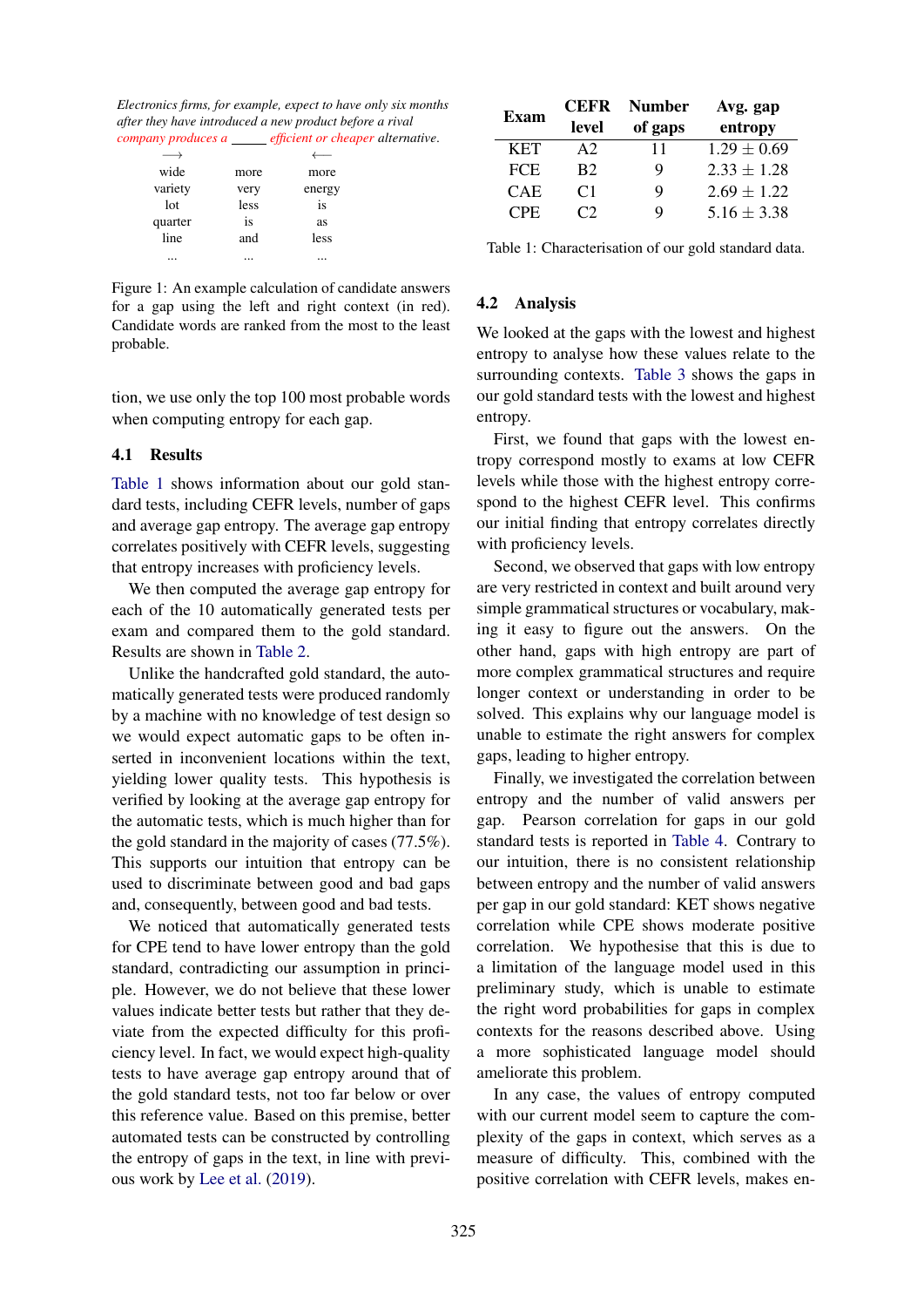<span id="page-3-4"></span>

|                 | Average gap entropy per test |  |              |                                                   |  |  |     |  |     |
|-----------------|------------------------------|--|--------------|---------------------------------------------------|--|--|-----|--|-----|
| <b>Exam</b>     |                              |  | $\mathbf{R}$ | 4                                                 |  |  | 6 7 |  | -10 |
| <b>KET</b>      |                              |  |              | 5.40 3.47 3.63 3.73 4.22 4.18 4.60 4.33 4.74 4.34 |  |  |     |  |     |
| FCE.            |                              |  |              | 4.53 7.13 6.12 4.30 2.23 4.01 2.45 3.93 4.18 5.67 |  |  |     |  |     |
| <b>CAE</b>      |                              |  |              | 4.70 4.66 3.57 2.68 3.26 4.38 2.79 5.08 5.07 4.82 |  |  |     |  |     |
| C <sub>PF</sub> |                              |  |              | 6.58 3.91 2.72 4.43 5.02 4.18 5.83 5.46 4.02 3.26 |  |  |     |  |     |

Table 2: Average gap entropy for the automatically generated tests. Values lower than the gold standard are marked in bold.

<span id="page-3-5"></span>

| Exam       | Gap in context                                          | <b>Entropy</b> | <b>Answers</b>  |
|------------|---------------------------------------------------------|----------------|-----------------|
| FCE        | , apart ________ some minor mechanical problem          | 0.01           | from            |
| <b>KET</b> | But is some good news!                                  | 0.23           | there / here    |
| <b>KET</b> | this okay?                                              | 0.43           | lS              |
| <b>CPE</b> | of striking up<br>modern robots are dumb automatons,    | 8.40           | incapable       |
|            | relationships with their human operators.               |                |                 |
| <b>CPE</b> | Phones and computers have already shown the<br>to which | 8.65           | extent / degree |
|            | people can develop relationships with                   |                |                 |
| <b>CPE</b> | Although sophisticated to assemble cars                 | 9.66           | enough          |
|            |                                                         |                |                 |

Table 3: Example gaps with the lowest and highest entropy.

<span id="page-3-6"></span>

| Exam       | <b>Pearson's</b> $\rho$ |
|------------|-------------------------|
| <b>KET</b> | $-0.1518$               |
| FCE        | 0.2333                  |
| CAE        | 0.0908                  |
| CPE        | 0.5149                  |

Table 4: Correlation between entropy and the number of valid answers per gap.

tropy a suitable unsupervised evaluation measure for gaps in open cloze tests and encourages future work beyond this pilot study.

## 5 Conclusion and Future Work

This work investigated the use of entropy as an evaluation measure for gaps in open cloze EFL tests. Our study revealed that the average gap entropy of a test correlates positively with proficiency levels, so easier tests will contain gaps with lower entropy. A comparison between randomly generated tests and the handcrafted gold standard tests showed that the former had much higher entropy in general, confirming our intuition that generating random gaps is not optimal and that entropy can be used to discriminate between good and bad tests.

We also investigated the correlation between entropy and the number of valid answers per gap but results showed no consistent relationship, most likely due to the limitations of the n-gram language model used in this preliminary work. However, entropy was found to be a suitable proxy for gap complexity, which can be used to control the automatic generation of open cloze tests. Future work will address the limitations in this pilot study and investigate entropy on a larger sample.

## **References**

- <span id="page-3-1"></span>Lisa Beinborn, Torsten Zesch, and Iryna Gurevych. 2014. Predicting the difficulty of language proficiency tests. *Transactions of the Association for Computational Linguistics*, 2:517–529.
- <span id="page-3-2"></span>Lisa Beinborn, Torsten Zesch, and Iryna Gurevych. 2015. Candidate evaluation strategies for improved difficulty prediction of language tests. In *Proceedings of the Tenth Workshop on Innovative Use of NLP for Building Educational Applications*, pages 1–11, Denver, Colorado. Association for Computational Linguistics.
- <span id="page-3-3"></span>Lisa Marina Beinborn. 2016. *Predicting and Manipulating the Difficulty of Text-Completion Exercises for Language Learning*. Ph.D. thesis, Fachbereich Informatik, Technische Universitt Darmstadt, Darmstadt, Germany. PhD thesis.
- <span id="page-3-0"></span>Jonathan C. Brown, Gwen A. Frishkoff, and Maxine Eskenazi. 2005. Automatic question generation for vocabulary assessment. In *Proceedings of the Conference on Human Language Technology and Empirical Methods in Natural Language Processing*, HLT '05, pages 819–826, Stroudsburg, PA, USA. Association for Computational Linguistics.